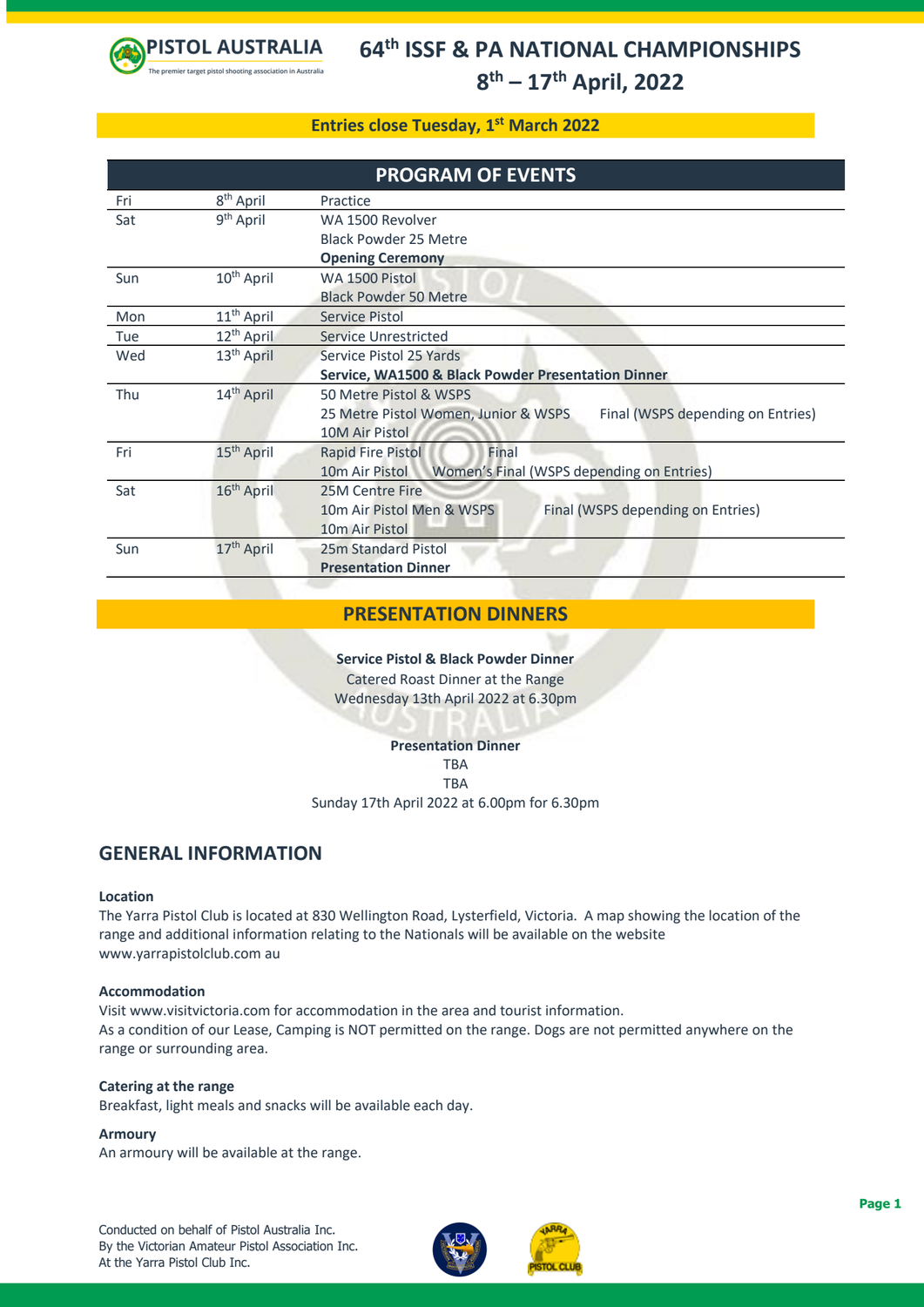

### **CONDITIONS OF ENTRY**

- All resident Australian competitors must be current financial members of Pistol Australia and possess a current membership card from their affiliated state body.
- Pistol licences/permits, PA Affiliated State ID cards and PA holster proficiency cards must be submitted for checking at Equipment Control.
- ISSF and Pistol Australia Rules will be followed as closely as is practicable.
- Entries close Tuesday  $1<sup>st</sup>$  March 2022. Late entries may be accepted at the discretion of the Organising Committee. All nominations with accompanying fees must be received no later than Tuesday,  $1<sup>st</sup>$  March 2022. The signing of the entry form by the competitor and the club official is a declaration attesting to the correctness of the information contained in the entry form.
- Entries without full payment will not be accepted.
- Phone entries will not be accepted.
- Provisional State team entries must be received by the closing date of March 1<sup>st</sup>, 2022.
- All competitors, officials, spectators must wear appropriate eye and ear protection and enclosed footwear while on any range.
- Competitors may not wear tank tops, garments with loose fitting necks or camouflage clothing.
- All competitors will be required and squadded to perform some range duties after they have competed in their event.
- Firearms and gun boxes must not be left unattended anywhere on the facilities of Yarra Pistol Club.
- Handguns and competitors' equipment (gun cases, bags etc.) **are not permitted in the club rooms at any time**.
- All ties for ISSF matches without Finals will be broken by X count.
- The visitors' book, one of which will be situated in the clubhouse and another on the shop counter of the foyer must be signed by all competitors, officials and visitors each day. For Victorian shooters an LRD attendance sheet will be made available next to gun check. Please fill in for all your matches.
- Yarra Pistol club is a SMOKE FREE club, including Carpark area as with grounds and all ranges and enclosed areas. Smoking is only permitted in the Designated Smoking Area at the rear of the clubrooms where a table, chair and ashtrays are provided. It is your responsibility to ensure all butts are completely extinguished prior to leaving the area.
- Full metal-jacketed (FMJs) and or Electroplated and copper-washed ammunition is not allowed on any Yarra Pistol club range under any circumstance. Hollow point and soft point projectiles are permitted.
- Firearms may only be uncased and cased at the shooting line, at Equipment Control or in designated safe areas and only under the supervision of the Range Officer. Exposed firearms are not permitted behind the firing line. Safe areas are available on Ranges 1-2, 3-4 and within the gun check area. These areas are to be used for any handling of uncased firearms. No ammunition is permitted in any safe area.
- No competitor is allowed to remain in their bay on Ranges 5 to 7 when range staff are downrange.
- All mobile phones and pagers must be turned **OFF or set to VIBRATE only,** before entering any ranges.
- Alcohol may only be consumed at the conclusion of the competitors' program for the day and is restricted to the clubrooms and grassed area directly outside of clubrooms. Alcohol is not permitted on any range at any time. **BYO alcohol is not permitted at any time**.
- Yarra Pistol club is under constant video surveillance.
- Children under 12 must be supervised at all times.
- **IMPORTANT NOTE:** By entering this competition, you acknowledge that all results will be published on the VAPA, PA, YPC websites and Social Media. You also acknowledge that video and your photograph may be taken during the competition and may be published on all the Yarra Pistol Club, VAPA, SA or PA Social media and related media platforms.
- **COVID-19**. All competitors, spectators, family or visitors to the National Championships will have to comply with any Victorian Government Covid-19 restrictions or requirements in place at the time of the championships.
- **Pistol Australia Inc – COVID -19 Vaccination Policy released 14th December 2021** All persons travelling to the 2022 National Championships are advised to read the PA COVID -19 Policy which can be viewed at [https://pistol.org.au/wp-content/uploads/2021/12/Pistol-Australia-](https://pistol.org.au/wp-content/uploads/2021/12/Pistol-Australia-Incorporated-COVID-19-Vaccinaton-Policy-Document-effective-14-December-2021.pdf)[Incorporated-COVID-19-Vaccinaton-Policy-Document-effective-14-December-2021.pdf](https://pistol.org.au/wp-content/uploads/2021/12/Pistol-Australia-Incorporated-COVID-19-Vaccinaton-Policy-Document-effective-14-December-2021.pdf)

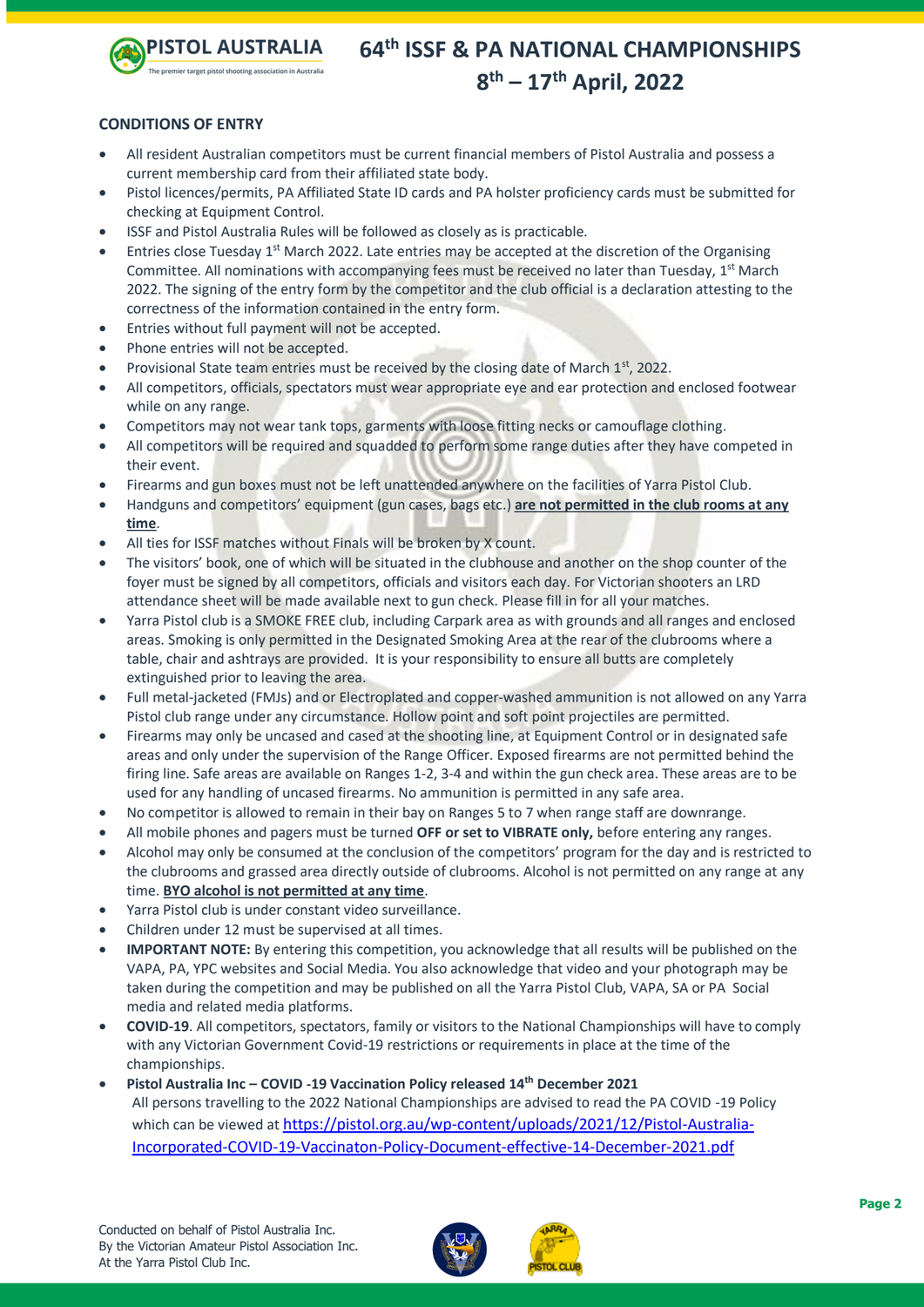

**ENTRIES AND ENQUIRIES TO:** Geoff Horton Organising Secretary

Email: [nationals@yarrapistolclub.com.](mailto:nationals@yarrapistolclub.com)au



![](_page_2_Picture_5.jpeg)

![](_page_2_Picture_6.jpeg)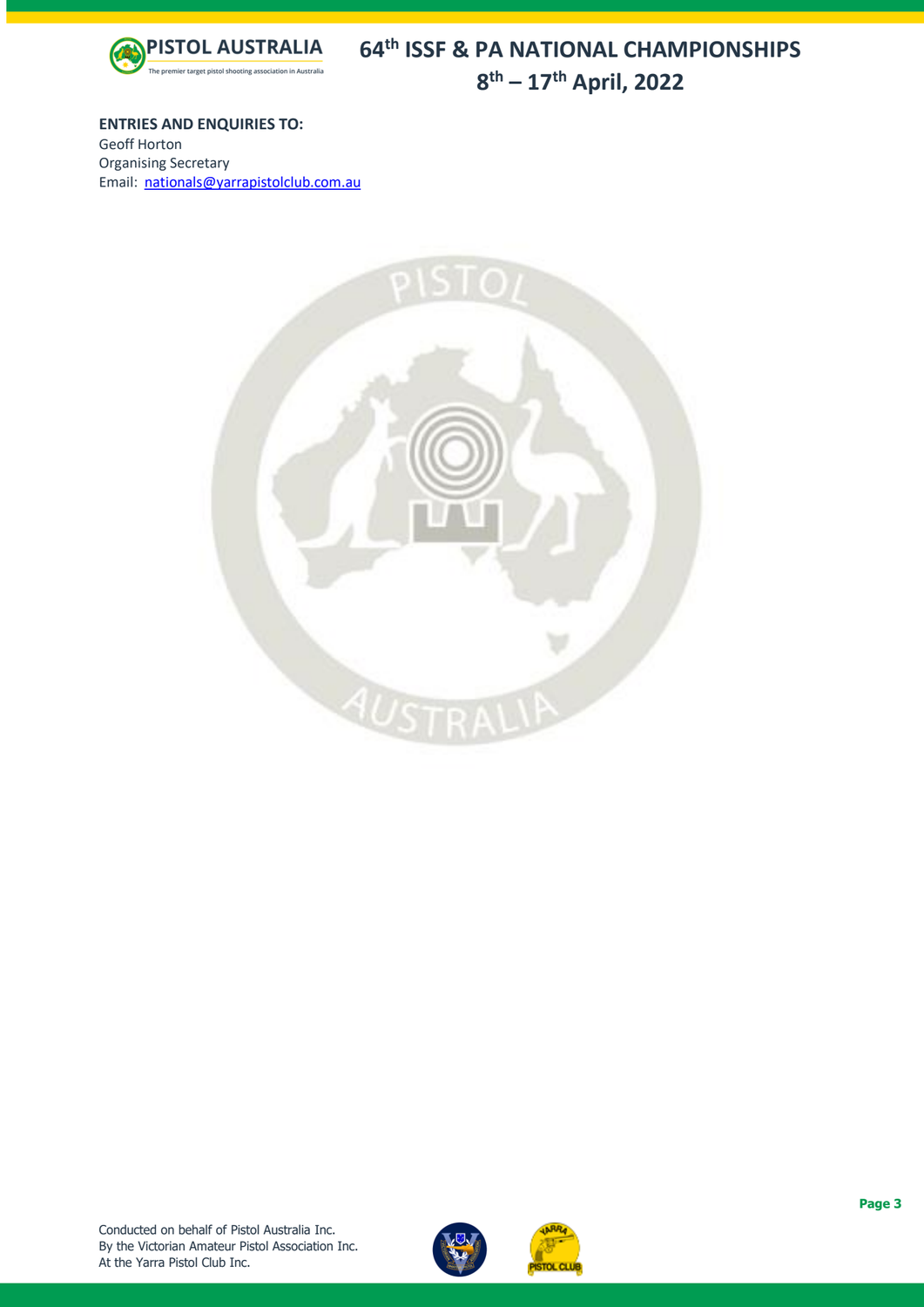![](_page_3_Picture_0.jpeg)

**ENTRY FORM**

(Please print all details)

**Entries close Tuesday, 1 st March 2022**

## **ALL ENTRY FORMS TO BE SUBMITTED BY EMAIL IN PDF FORMAT!**

| Surname:                         |       | <b>First Name:</b> |                     |                            | Female $\square$<br>Male |
|----------------------------------|-------|--------------------|---------------------|----------------------------|--------------------------|
| Address:                         |       |                    |                     |                            |                          |
| Suburb:                          |       |                    | State:              |                            | Postcode:                |
| Phone:                           | $H$ : | W:                 |                     |                            | $M$ :                    |
| Email:                           |       |                    |                     |                            |                          |
| Home Club:                       |       |                    |                     | D.O.B:<br>(Juniors<br>only |                          |
| <b>State Association Number:</b> |       |                    |                     |                            |                          |
| Handgun Licence<br>Number:       |       |                    | <b>Expiry Date:</b> |                            |                          |

### **MATCH DETAILS**

| <b>Match</b>            | Open $1$ | Junior <sup>1</sup> WSPS | <b>Certified</b><br>Score <sup>2</sup> | Match                       | Open $1$ | <b>Certified</b><br>Score <sup>2</sup> |
|-------------------------|----------|--------------------------|----------------------------------------|-----------------------------|----------|----------------------------------------|
| 25m Standard Pistol     |          |                          |                                        | Service Pistol              |          |                                        |
| 25 Rapid Fire           |          |                          |                                        | Service Pistol Unrestricted |          |                                        |
| 50m Pistol              |          |                          |                                        | 25yd Service Pistol         |          |                                        |
| 25m Centre Fire         |          |                          |                                        | 25m Black Powder            |          |                                        |
| 10m Air Men             |          |                          |                                        | 50m Black Powder            |          |                                        |
| 25m Pistol <sup>3</sup> |          |                          |                                        | WA 1500 Revolver            |          |                                        |
| 10m Air Women           |          |                          |                                        | WA1500 Pistol               |          |                                        |

**Note:**

1. Place an 'X' against the matches you wish to enter. Juniors may enter both open and junior matches where applicable, they will shoot once, their score being used to determine results in both the open and junior match.

2. A certified highest score shot in the last 12 months is required for each match you wish to enter to enable squadding out if entries exceed range capacity.

3. Only women may enter the open division of 25m Pistol.

### **VOLUNTEERS**

Competitors will be squadded to assist with range duties. Please indicate your preferences:

| Range Officer:   ISSF |                         | Black Powder           | Service Matches   WA1500 |        |  |
|-----------------------|-------------------------|------------------------|--------------------------|--------|--|
|                       | $\vert$ Register Keeper | Target/Changer/Patcher |                          | Caller |  |

![](_page_3_Picture_17.jpeg)